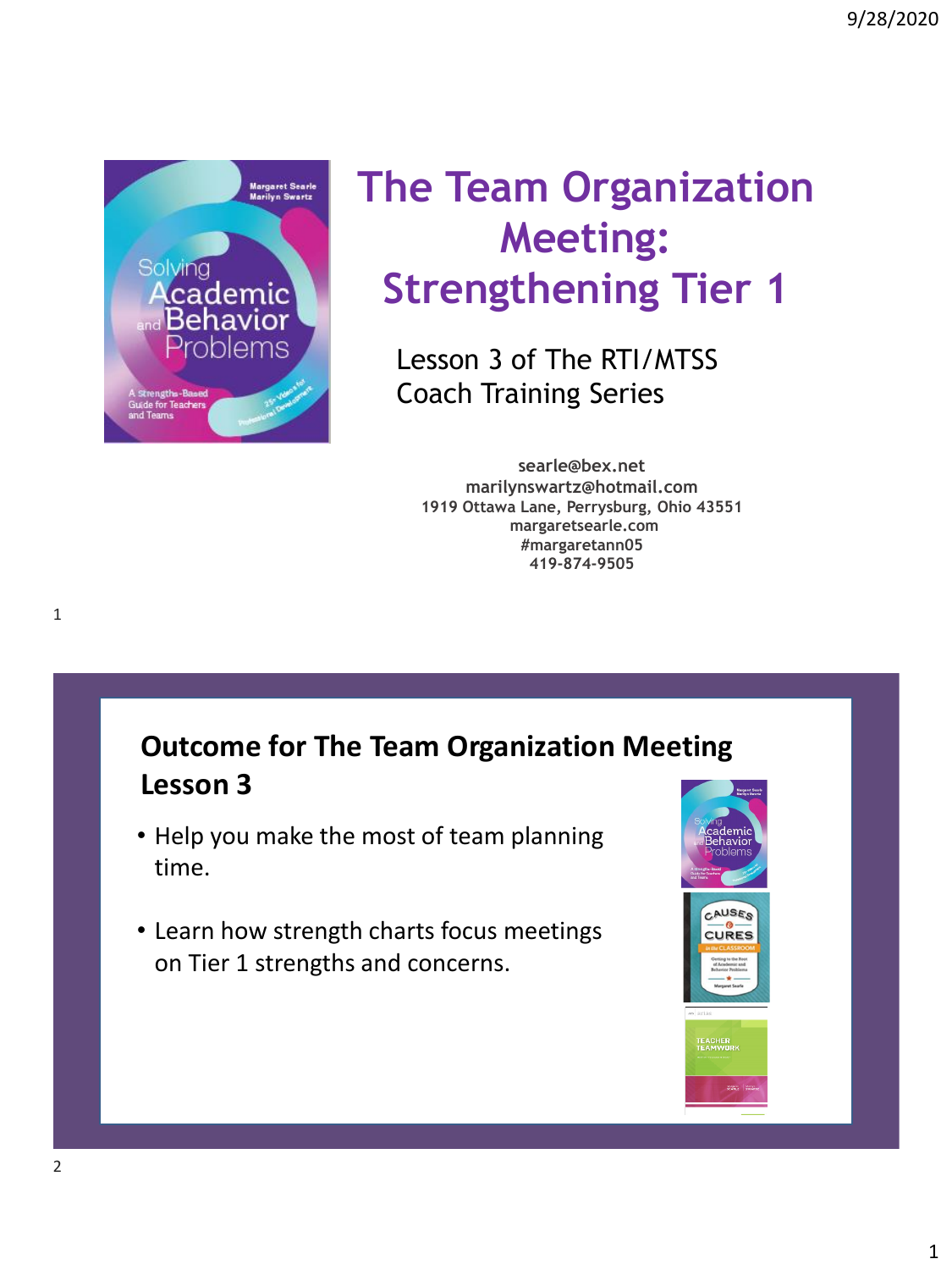#### **Anticipation Guide: Lesson 3: The Team Organization Meeting**

**Directions:** Before viewing the video and doing the readings write your best answer based on your current information in the "before" section. After completing the module, use the "after" column to change or add any new information to your original answers. Part of our live discussions will be sharing your new insights.



| <b>Question</b>                                                                                     | Pre | Post |
|-----------------------------------------------------------------------------------------------------|-----|------|
| Name 3 tools that improve meeting efficiency<br>and make sure all voices are heard.                 |     |      |
| Give an example of a topic that would be<br>"out of your circle of influence" for team<br>meetings. |     |      |
| How do strength charts help focus team<br>discussions?                                              |     |      |

#### **Lesson 3: The Team Organization Meeting**

- **Note-taking Directions**: In each of the left side boxes, note three or more things that you find interesting or important while watching the video or reading the book excerpt. Use *direct quotes, descriptions, or short summaries.*
- In the right side boxes, note your thoughts about the things you wrote on the left. *In general, these would be your own reflections, or questions.*<br>• **A minimum of three entries in each of the boxes** is required to fulf
- discussions.

|       | Video 1: Team Organization Meeting: Strengthening Tier 1 | Video: Questions or reflections            |
|-------|----------------------------------------------------------|--------------------------------------------|
|       | 1.                                                       |                                            |
|       | 2.                                                       |                                            |
|       | 3.                                                       |                                            |
|       |                                                          |                                            |
|       | Reading 1: Relaunching the Process pp. 18 - 20           | <b>Reading 1: Questions or reflections</b> |
| demic | 1.                                                       |                                            |
|       | 2.                                                       |                                            |
|       | 3.                                                       |                                            |
|       |                                                          |                                            |
|       | Reading 2: Team Protocols (timed agendas) pp. 13 - 19    | <b>Reading 2: Questions or reflections</b> |
|       | 1.                                                       |                                            |
|       | 2.                                                       |                                            |
|       | 3.                                                       |                                            |
|       |                                                          |                                            |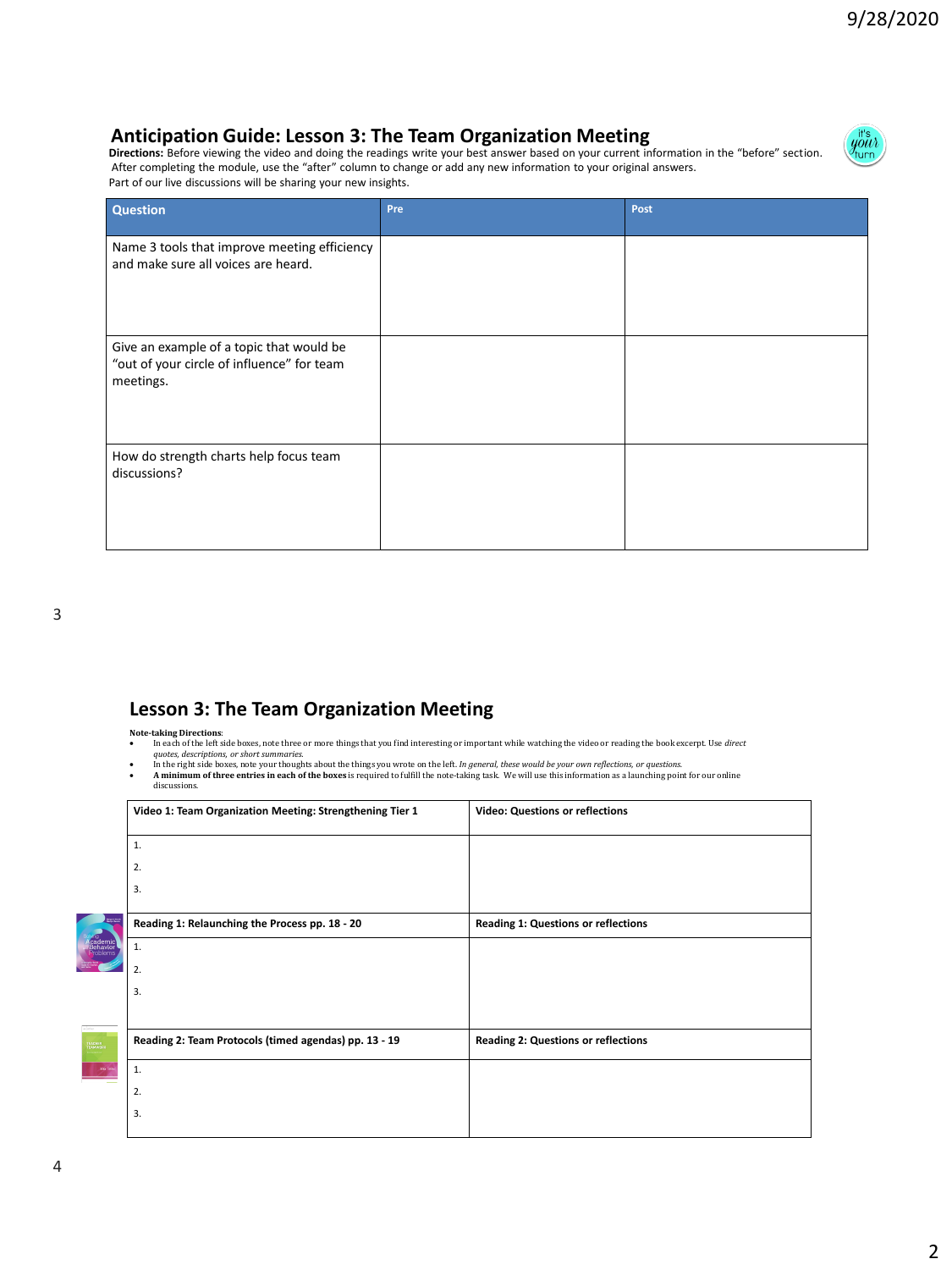# Why We Need To Change Our Approach

- 46% of teachers perceive their occupation as creating high to very high levels of stress.
- High stress levels in teachers affect both student social adjustment and academic performance.

Greenberg, Brown and Abenavoli, 2016





### Classroom Teaching Is More Complex Than That of Medicine

• Elementary teachers have 200 – 300 exchanges every hour, most of which are unplanned and unpredictable, calling for teacher decisions as well as judgements.

Carnegie Mellon University and Temple University

• The only time a physician could possibly encounter a situation of comparable complexity would be in the emergency room of a hospital during or after a natural disaster.

> Lee S. Schulman, The Wisdom of Practice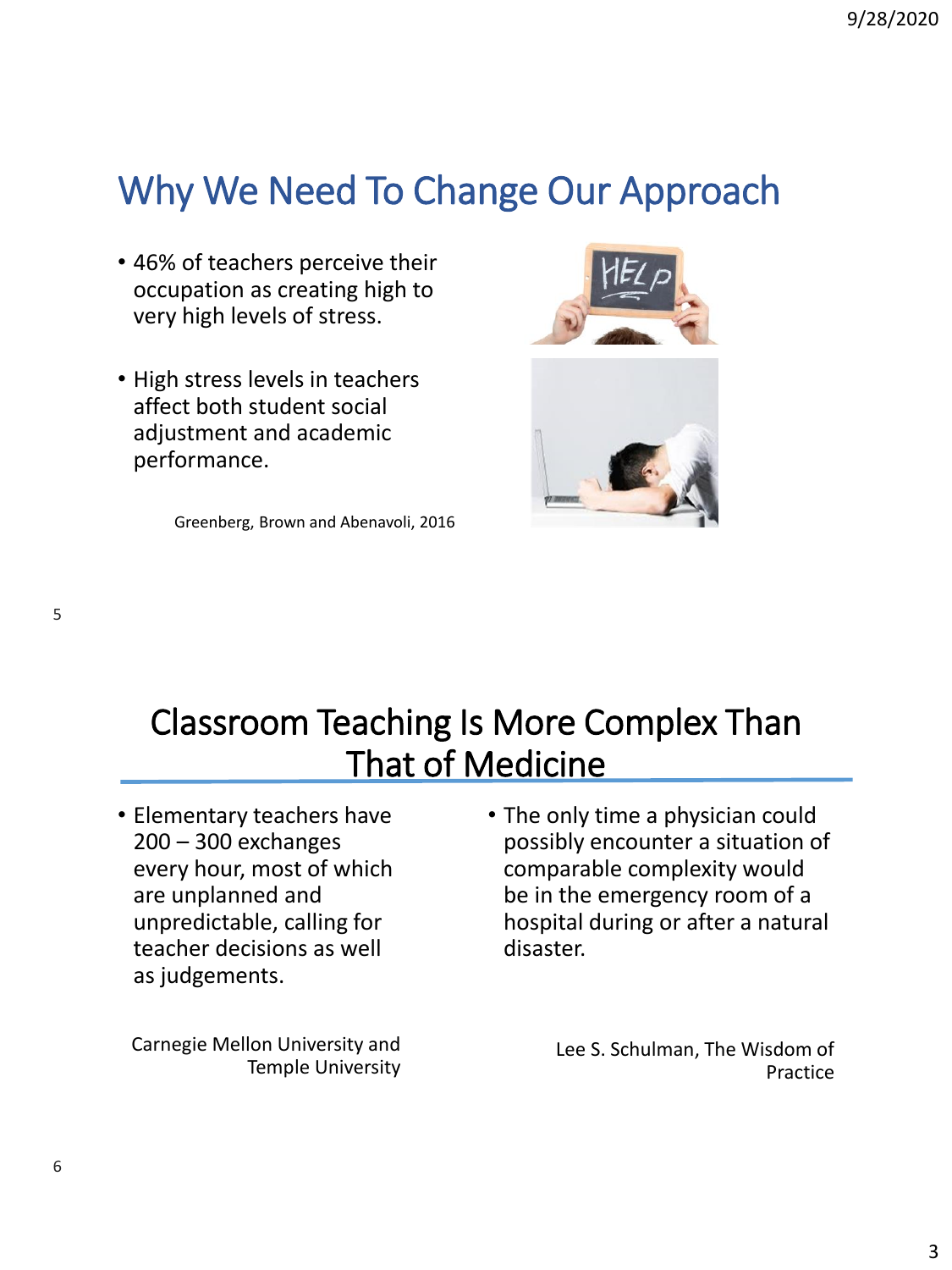## Stressors of Teachers and How To Help

| <b>Teacher Stressor</b>                                                                                                                                                                                                               | <b>Strategy</b>                                                                               |
|---------------------------------------------------------------------------------------------------------------------------------------------------------------------------------------------------------------------------------------|-----------------------------------------------------------------------------------------------|
| "I often feel isolated and overwhelmed. After I was hired, I<br>was welcomed, shown my room, given my materials, and<br>left to fend for myself. I wish I had someone I could go to<br>without feeling like I'm an incompetent pest." | Hold regular team meetings designed<br>to address concerns and share<br>successful strategies |
| "We want data-driven decision making, but I don't know<br>what data to collect or how to collect them. Sometimes it<br>feels like I spend more time testing and compiling data than<br>I do teaching."                                | Clarify problems and identify progress<br>monitoring tools for measuring growth               |
| "People are reluctant to share strategies for fear of being<br>viewed as a know-it-all, having others take credit for their<br>work, or having their ideas criticized."                                                               | Use a strengths-based model for<br>regular team discussions                                   |
| "Our staff feels like things keep being added to our plates,<br>and we have very little say about it. It's just overwhelming.<br>We've lost our voice as educators."                                                                  | Hold strengths-based teacher meetings                                                         |



Page 16

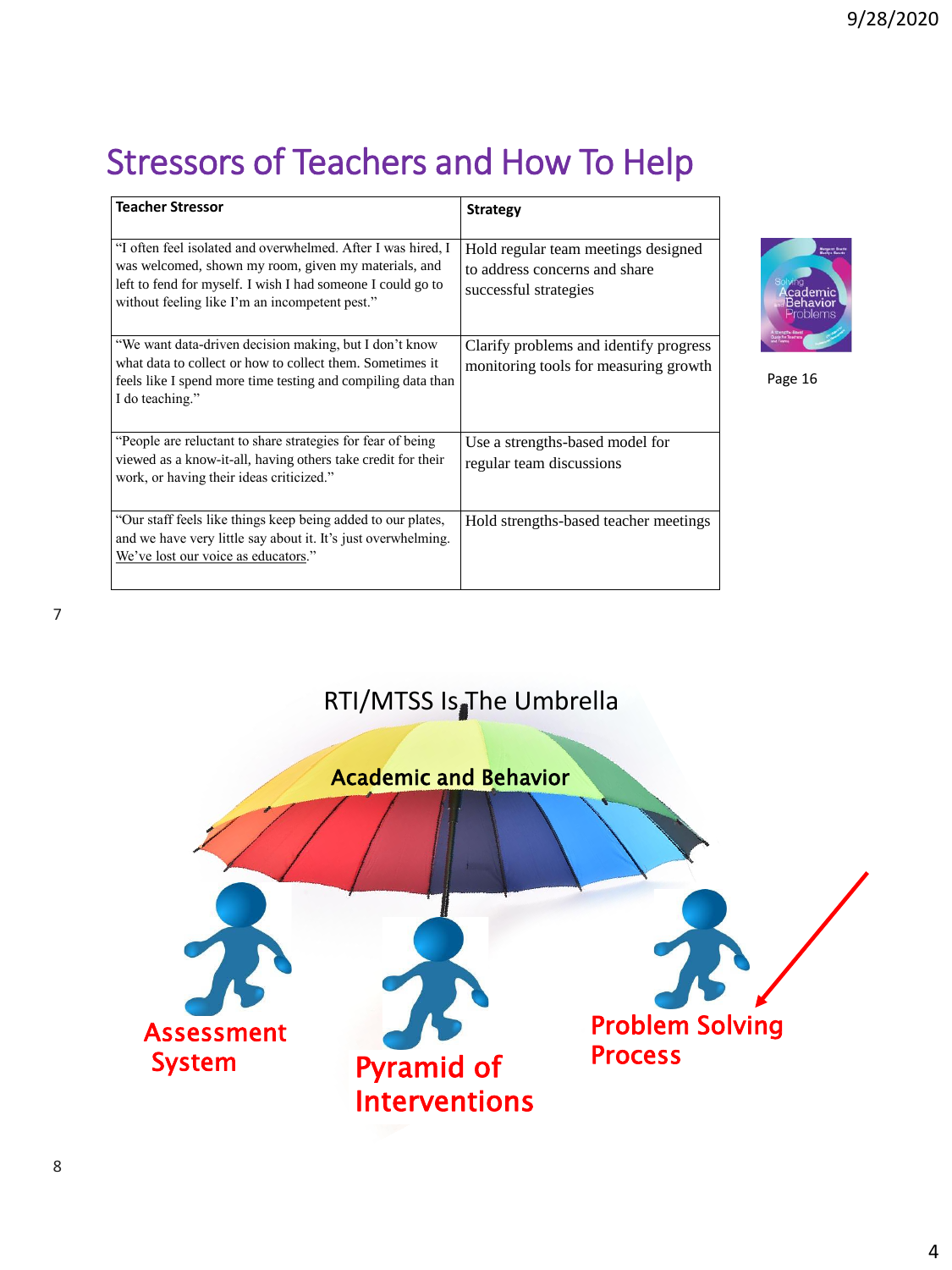



#### Timed Agendas

- A simple meeting agenda, distributed in advance, is one of the most important tools for ensuring successful and productive meetings.
	- 1. It sets the right tone for getting down to business.
	- 2. It clarifies the purpose of the meeting
	- 3. It keeps people focused
	- 4. It helps people come prepared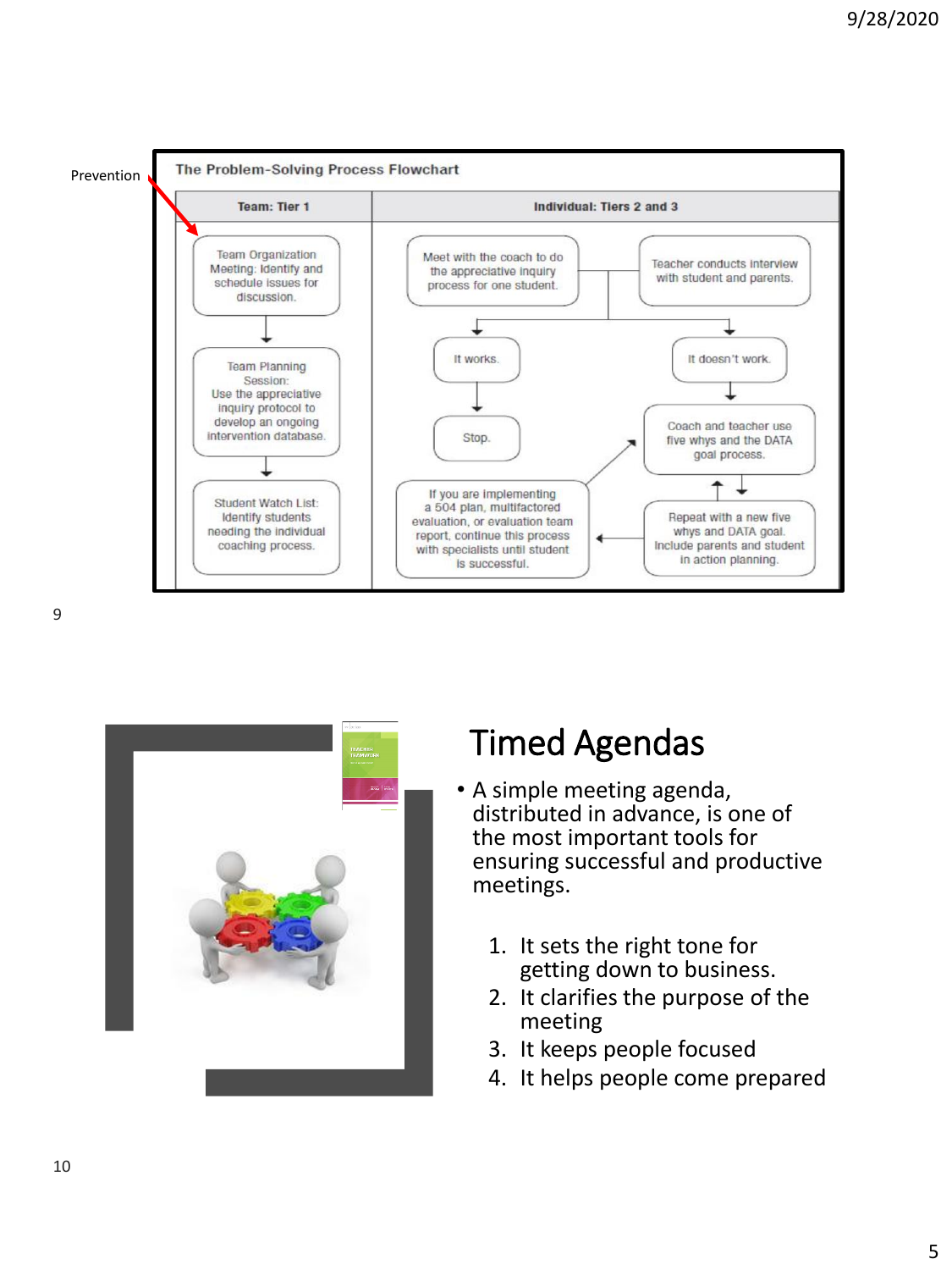| <b>Timed Agenda for Team Organizational Meeting</b> |                                                                |                   |  |  |  |
|-----------------------------------------------------|----------------------------------------------------------------|-------------------|--|--|--|
| <b>Meeting date</b>                                 | Agenda                                                         | Time<br>allotment |  |  |  |
| <b>August 24</b>                                    | Identify the top 3 tier 1 concerns affecting student<br>groups | 6 minutes         |  |  |  |
|                                                     | Clarify and decide how to progress monitor growth              | 20 minutes        |  |  |  |
|                                                     | Discuss and schedule next meeting agendas                      | 9 minutes         |  |  |  |
|                                                     |                                                                |                   |  |  |  |
|                                                     |                                                                |                   |  |  |  |

# **Roles and Responsibilities**

- ▶ Coordinator **-** Builds respect within the team and ensures that discussions stay focused and detailed. Balances talk so each person has an equal chance to contribute.
- **Time Keeper** Ensures that the entire agenda or task is completed and no time is wasted. Have meetings start and end on time and see that time limits are honored.
- **►** Analyzer **-** Promotes clear and specific action plans by asking clarifying questions as stories and ideas for interventions, accommodations, and progress monitoring are discussed.
- **Recorder -** Facilitates communication using chart paper or a projector to take notes so the team can look for patterns of what works as ideas are shared. Distributes notes within 24 hour to appropriate people**.**
- **Summarizer -** Reviews progress and refocuses efforts when discussions veer off coarse. Help team members hear their own conversation points by frequently paraphrasing what is said.



Page 20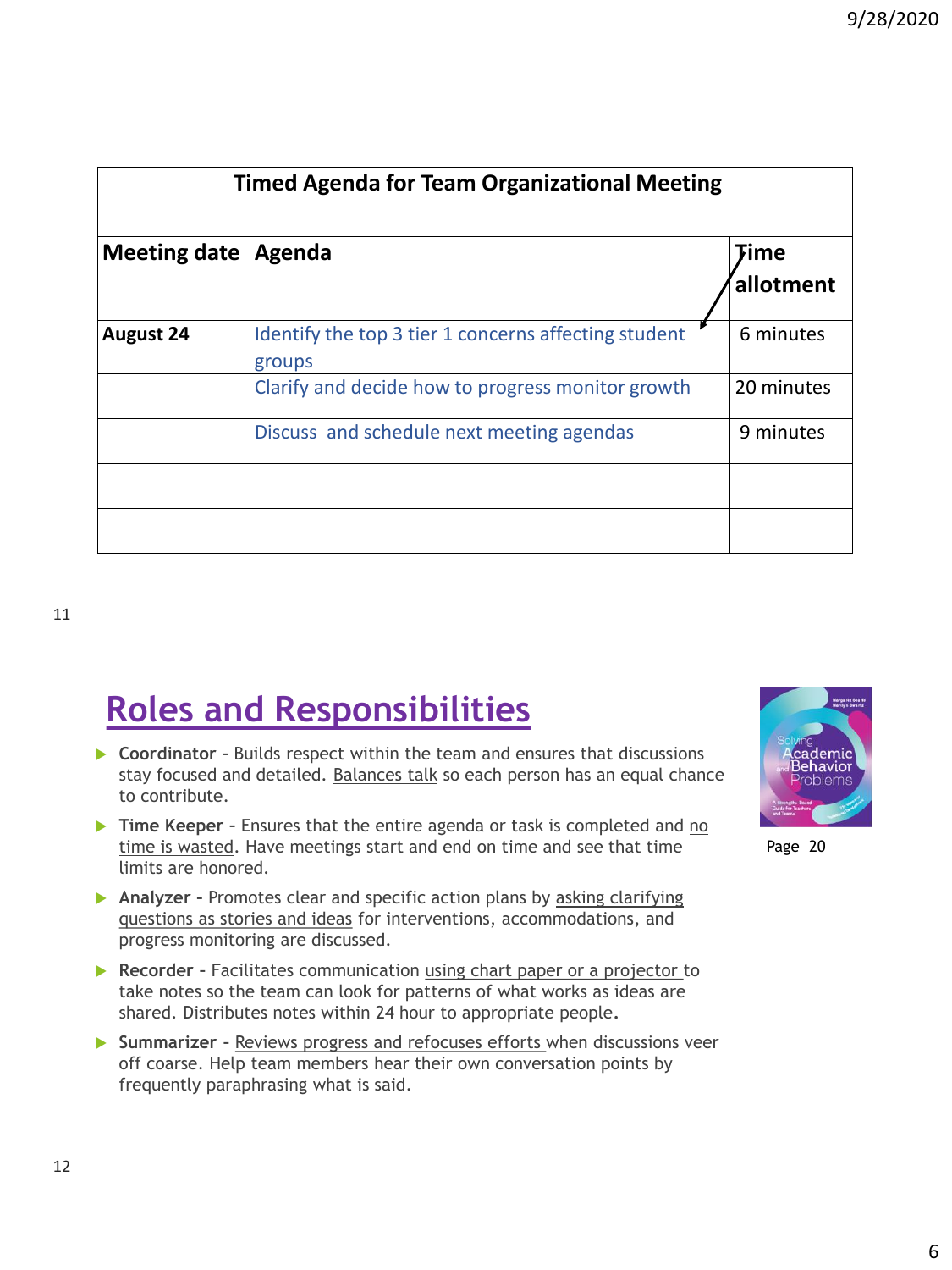

Each member thinks of 3 concerns that your school team is likely to have with at least 15 students this year. Do this alone.

- Make at least one an academic concern. The others may be executive function issues.
- Put only one idea per post-it.

**Examples of common concerns:**

**Cannot draw a logical conclusion**

**Cannot upload and download material**

**Unable to stick to the task at hand**

**Hands in poor quality work even when it is easy enough for them to do**

**Unable to remember what was covered in class**

**Disrespectful to others**

**Can't figure out steps in a math problem**

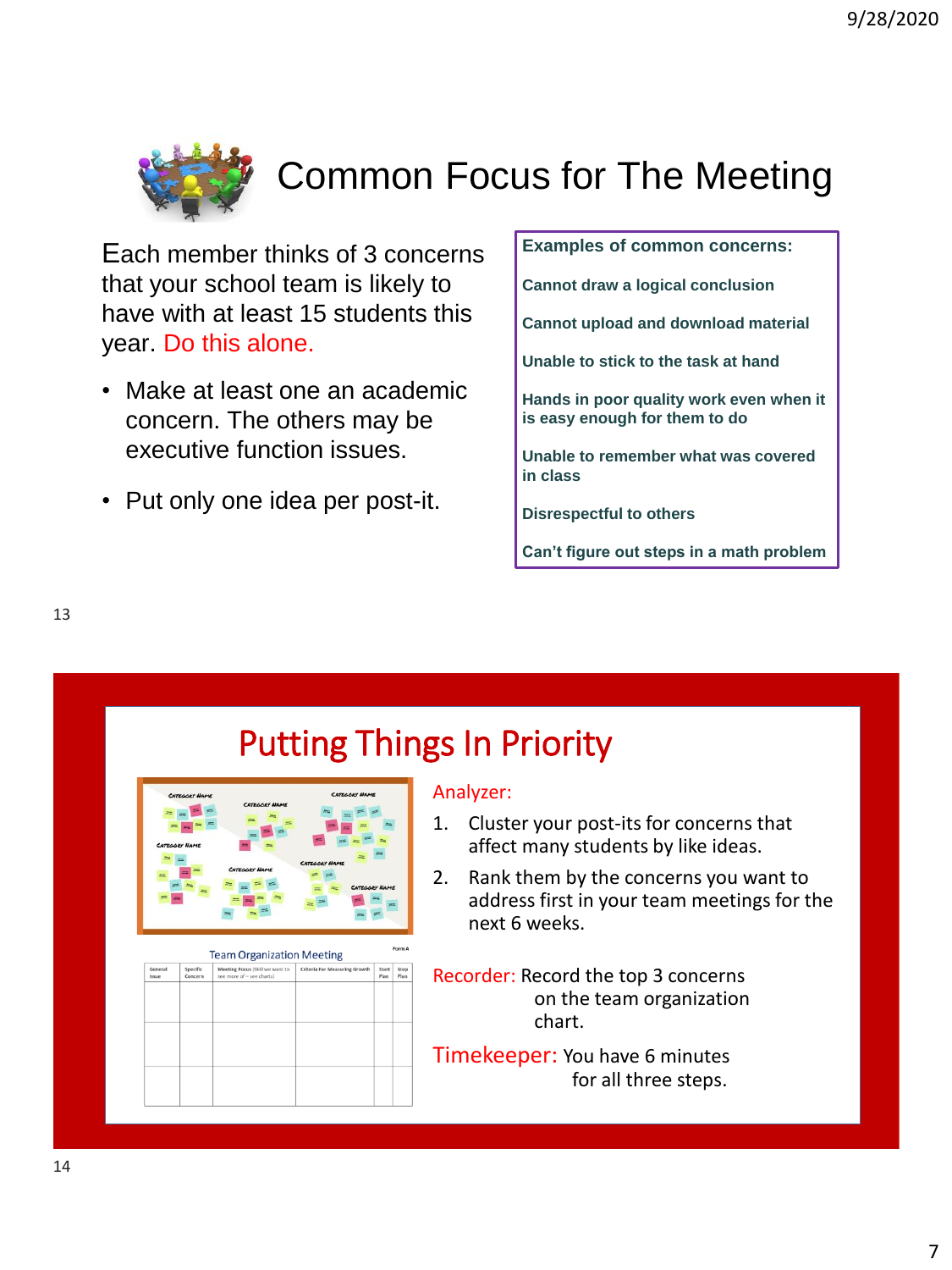| <b>Team Organization Meeting</b> |                            |                                                                     |                                      |                      |                     |  |  |  |
|----------------------------------|----------------------------|---------------------------------------------------------------------|--------------------------------------|----------------------|---------------------|--|--|--|
| General<br><b>Issue</b>          | <b>Specific</b><br>Concern | Meeting Focus (the skill you want<br>to see more of $-$ see charts) | <b>Criteria For Measuring Growth</b> | <b>Start</b><br>Plan | <b>Stop</b><br>Plan |  |  |  |
|                                  |                            |                                                                     |                                      |                      |                     |  |  |  |
|                                  |                            |                                                                     |                                      |                      |                     |  |  |  |
|                                  |                            |                                                                     |                                      |                      |                     |  |  |  |
|                                  |                            |                                                                     |                                      |                      |                     |  |  |  |
|                                  |                            |                                                                     |                                      |                      |                     |  |  |  |
|                                  |                            |                                                                     |                                      |                      |                     |  |  |  |

## In A Remote Setting

- 1. Teachers submit their 3 Tier 1 issues electronically to the team member whose role is the analyzer.
- 2. The analyzer compiles the issues by category and submits those categories to the team.
- 3. The team can then use a zoom meeting to complete the discussion.

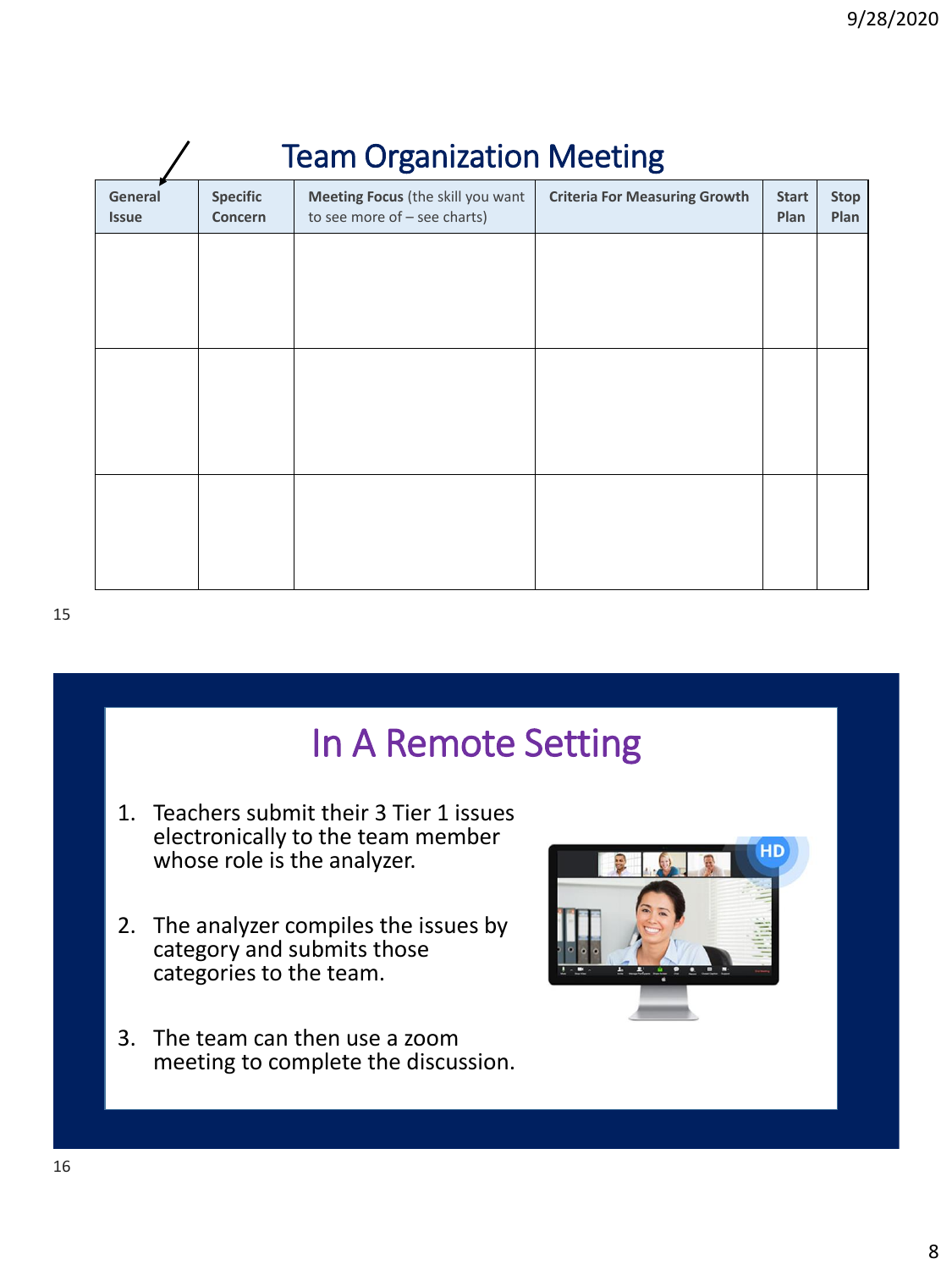# Clarifying - Team Organization Meeting

- Coordinator: Have the team members describe what the general issue looks like and sounds like in their classroom.
- Analyzers: Use the strength charts to help narrow down the specific skill needed to help remedy the concern.
- Summarizer: Lead the discussion on how to progress monitor the skill and make sure you have consensus on the plan.
- Timekeeper: 20 minutes
- Recorder: Capture the information on the organization chart and write your top concern on the chart paper on the wall.

17

| What is being measured |                         |        |        | How the team will collect data |        |                     |
|------------------------|-------------------------|--------|--------|--------------------------------|--------|---------------------|
| <b>Student Name</b>    | <b>Baseline</b><br>Data | Week 1 | Week 2 | Week 3                         | Week 4 | <b>Total growth</b> |
|                        |                         |        |        |                                |        |                     |
|                        |                         |        |        |                                |        |                     |
|                        |                         |        |        |                                |        |                     |
|                        |                         |        |        |                                |        |                     |

#### Progress Monitoring Chart For Team Action Plans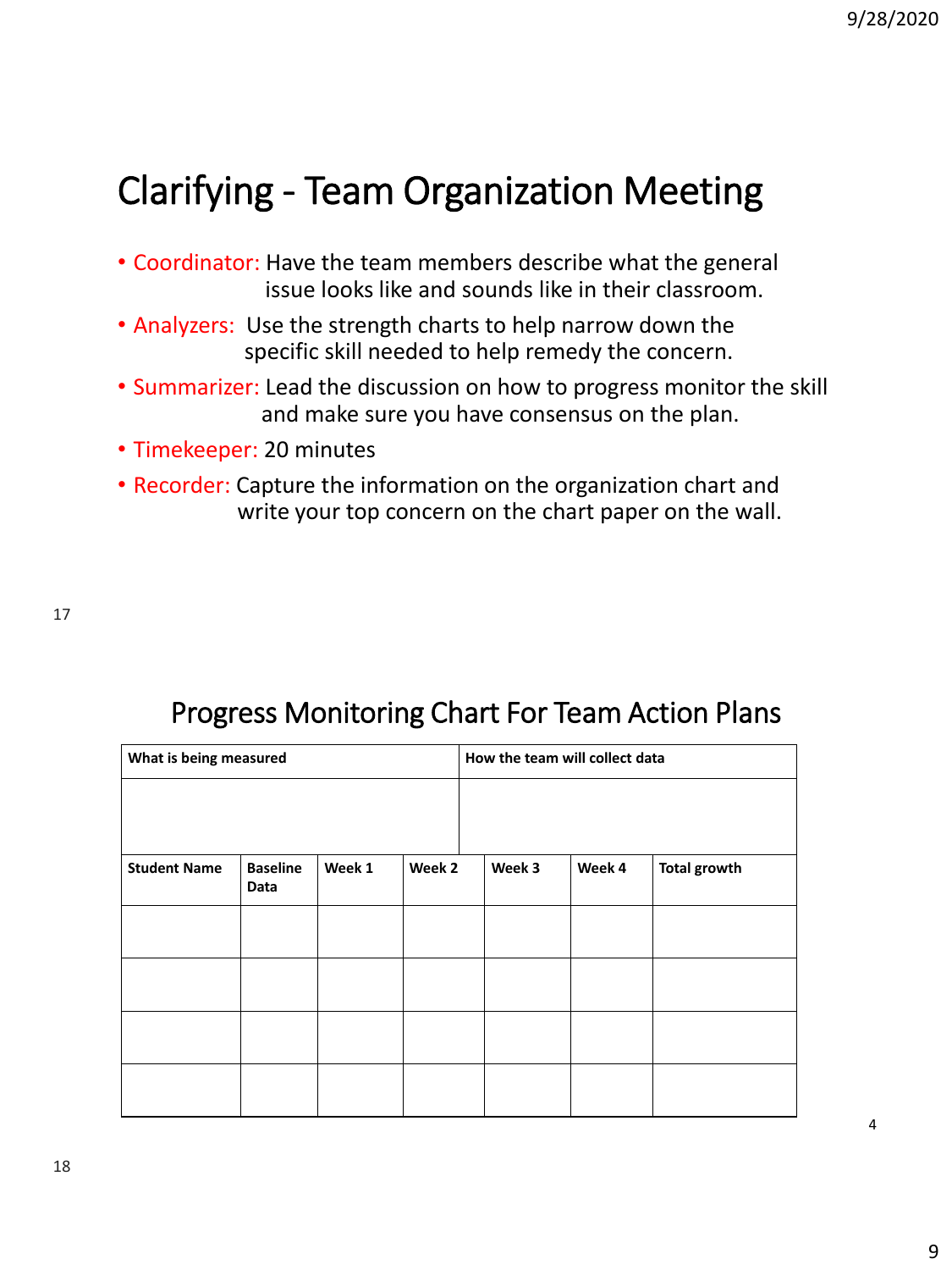| General<br><b>Issue</b> | <b>Specific</b><br>Concern                                                                                           | <b>Meeting Focus</b><br>(Skill we want to see more of<br>see strength charts)                                                                                                           | <b>Criteria For Measuring</b><br>Growth                          | <b>Start</b><br>Plan | <b>Stop</b><br>Plan |
|-------------------------|----------------------------------------------------------------------------------------------------------------------|-----------------------------------------------------------------------------------------------------------------------------------------------------------------------------------------|------------------------------------------------------------------|----------------------|---------------------|
| Motivation              | Some student<br>don't get started<br>with work<br>without a teacher<br>boost. Some ask<br>for help before<br>trying. | <b>Chart: Motivation</b><br><b>Category:</b> Sees How Effort Affects<br><b>Success</b><br>Subskill: I try to solve problems<br>myself first and know ways to get<br>help when I cannot. | Attempting daily bell ringer and<br>asking for help when needed. | Sept 3               | Oct 1               |

| <b>Motivation</b>                                                                                                                                    |                                                                                                     |                                                                                                                                 |                                                                                     |  |  |  |  |
|------------------------------------------------------------------------------------------------------------------------------------------------------|-----------------------------------------------------------------------------------------------------|---------------------------------------------------------------------------------------------------------------------------------|-------------------------------------------------------------------------------------|--|--|--|--|
| Sees How a Task is<br><b>Relevant</b>                                                                                                                | <b>Accurately Assesses</b><br><b>Strengths and Needs</b>                                            | <b>Sees How Effort</b><br><b>Affects Success</b>                                                                                | <b>Contributes to a</b><br><b>Positive Environment</b>                              |  |  |  |  |
| I can tell others the<br>importance and usefulness of<br>the work I do                                                                               | I know my own strengths<br>and use them to learn more                                               | I accurately estimate how<br>much time and effort I need<br>to be successful                                                    | I recognize ways to show<br>respect and acceptance for<br>teachers and the group    |  |  |  |  |
| I choose to do challenging<br>work because I know that<br>taking reasonable risks helps<br>me learn more                                             | I know what skills I need to<br>work on and I make plans<br>for ways to improve                     | I try to solve problems<br>myself first and know ways<br>to get help when I cannot                                              | I make sure ideas and feelings<br>of others are accepted and<br>respected           |  |  |  |  |
| I work to meet my goals<br>instead of working just for<br>rewards, grades and praise                                                                 | I know a variety of creative<br>ways to approach learning<br>and problem solving                    | I look for a variety of ways<br>to practice so I get better at<br>my skills<br>I keep a list of strategies                      | I help my team get things done<br>by working together<br>I ask for and use feedback |  |  |  |  |
| I try to see how what I am                                                                                                                           | I ask for help and feedback<br>when I need it and know<br>the right ways to ask                     | that do and do not work for<br>me                                                                                               | ideas of others for improving<br>my skills and work                                 |  |  |  |  |
| learning can be helpful<br>outside of school<br>I track my own growth so I<br>know when to keep doing<br>what I am doing and when<br>to ask for help | I have visual displays of my<br>own growth and make<br>adjustments when I am not<br>making progress | I thank people for a job well<br>done and give helpful hints for<br>improving things<br>Searle Enterprises Inc. Copyright, 2019 |                                                                                     |  |  |  |  |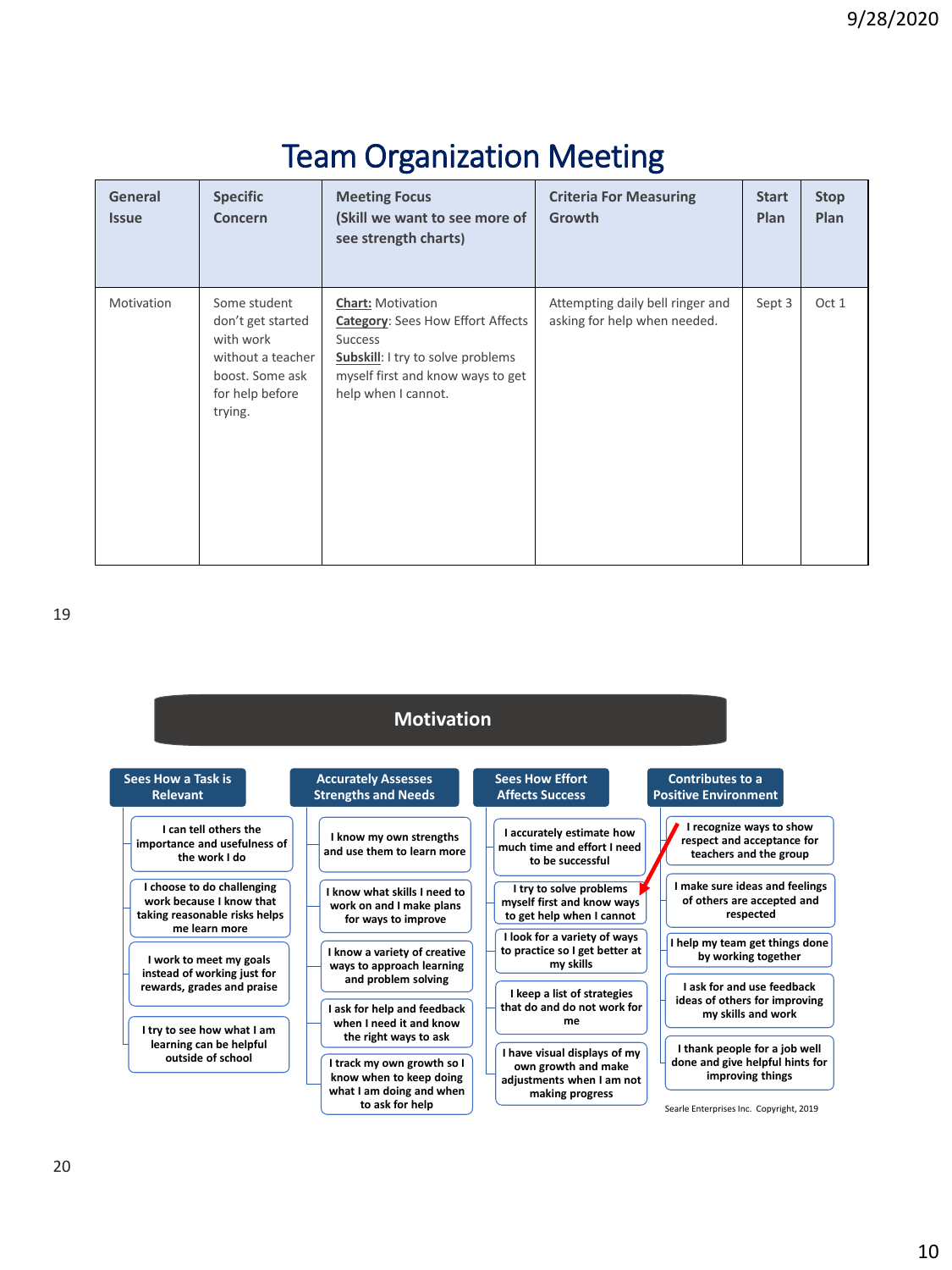| Genera<br>I Issue | <b>Specific</b><br>Concern                                                             | <b>Meeting Focus Question</b><br>(the skill you want to see<br>more of $-$ see charts)                                                                                                                          | <b>Criteria For</b><br><b>Measuring Growth</b>                                                                        | <b>Start</b><br>Plan | <b>Stop</b><br>Plan |
|-------------------|----------------------------------------------------------------------------------------|-----------------------------------------------------------------------------------------------------------------------------------------------------------------------------------------------------------------|-----------------------------------------------------------------------------------------------------------------------|----------------------|---------------------|
| Mental<br>Health  | Some<br>students are<br>passive and<br>unengaged<br>while others<br>are<br>disruptive. | <b>Chart: Resilience &amp;</b><br>Flexibility<br>Category: Build my own<br>Self-Confidence<br><b>Subskill:</b> I know and use<br>strategies for shifting my<br>own energy up or down to<br>match the situation. | See if students can<br>explain how their use<br>their Zones of<br>Regulation to help<br>them control their<br>energy. | Oct.1                | Oct. 29             |

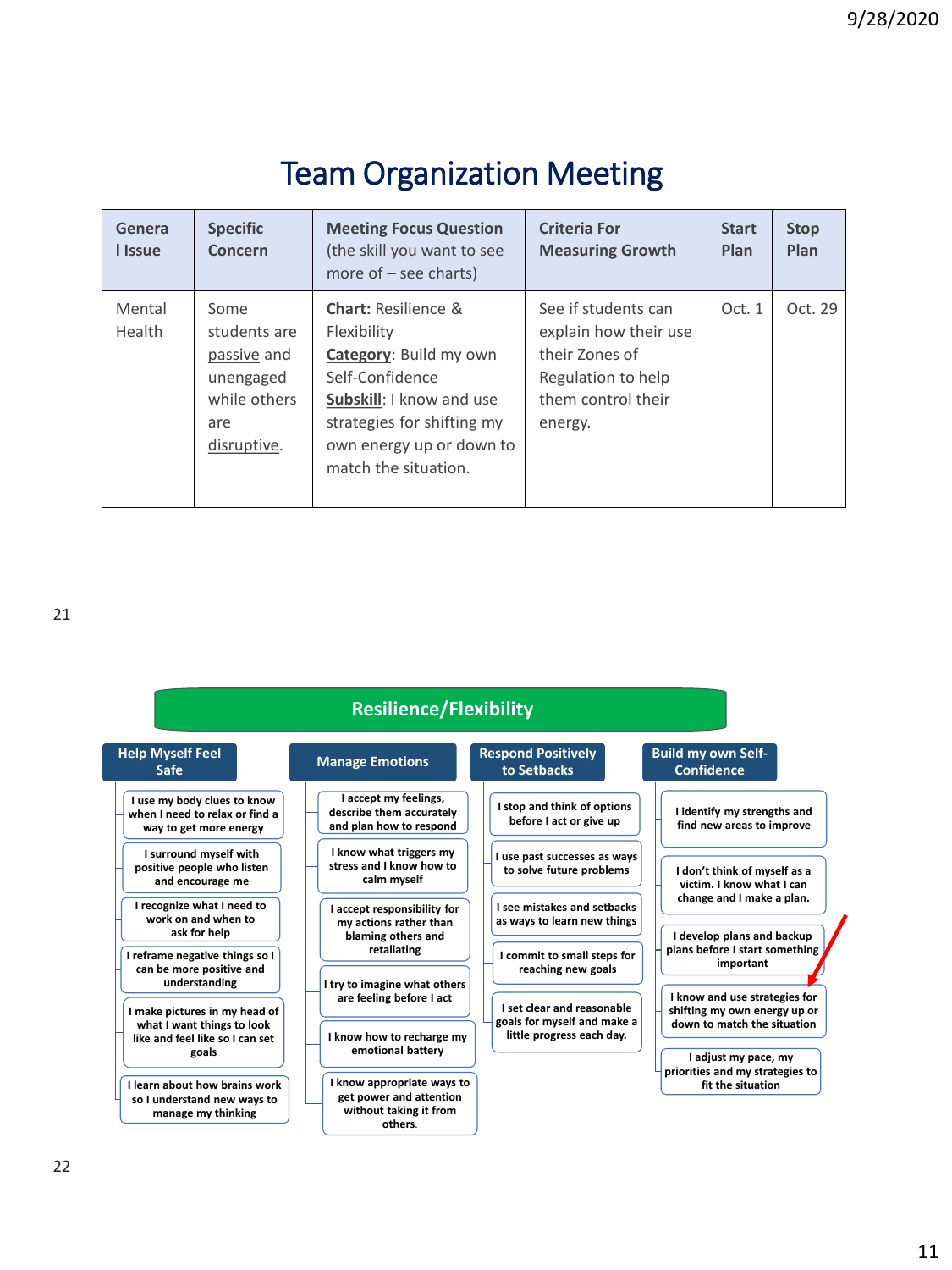| General<br><b>Issue</b> | <b>Specific Concern</b>                                                                                                       | <b>Meeting Focus Question</b><br>(the skill you want to see<br>more of $-$ see charts)                                                                                                                 | <b>Criteria For</b><br><b>Measuring Growth</b>                                 | <b>Start</b><br>Plan | <b>Stop</b><br>Plan |
|-------------------------|-------------------------------------------------------------------------------------------------------------------------------|--------------------------------------------------------------------------------------------------------------------------------------------------------------------------------------------------------|--------------------------------------------------------------------------------|----------------------|---------------------|
| Organization            | Some students<br>don't bring<br>supplies and<br>assignments.<br>Some cannot find<br>materials even<br>when they have<br>them. | <b>Chart: Organization</b><br><b>Category: Following</b><br>Through<br>Subskill:<br>I have a system for double<br>checking how well I sort<br>and arrange my things and<br>ideas that I use regularly. | Periodic scavenger<br>hunt.<br>Weekly, can they<br>pull out what they<br>need? | Nov <sub>2</sub>     | Nov 30              |

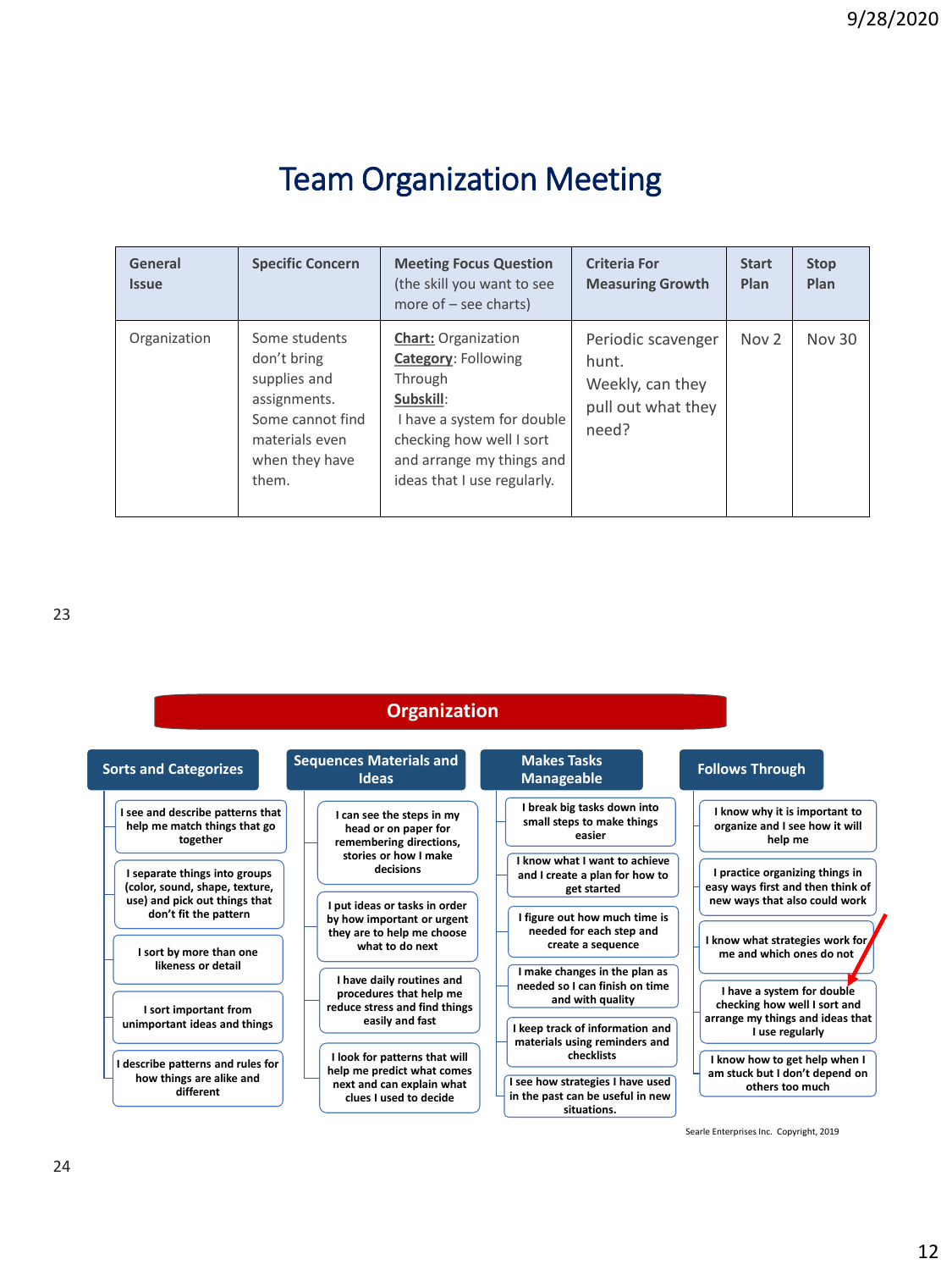| <b>General Issue</b> | <b>Specific Concern</b>                                                                                                 | <b>Meeting Focus (the skill</b><br>you want to see more of -<br>see charts)                                        | <b>Criteria For Measuring</b><br>Growth                                                                         | <b>Start</b><br>Plan | <b>Stop</b><br>Plan |
|----------------------|-------------------------------------------------------------------------------------------------------------------------|--------------------------------------------------------------------------------------------------------------------|-----------------------------------------------------------------------------------------------------------------|----------------------|---------------------|
| Motivation           | Some student don't get<br>started with work<br>without a teacher boost.<br>Some ask for help<br>before trying.          | I try to solve problems<br>myself first and know ways<br>to get help when I cannot.                                | Attempting daily bell ringer<br>and asking for help when<br>needed.                                             | Sept 3               | Oct 1               |
| Mental Health        | Some students are<br>passive and unengaged<br>while others are<br>disruptive.                                           | I know and use strategies<br>for shifting my own energy<br>up or down to match the<br>situation                    | See if students can explain<br>how their use their Zones of<br>Regulation to help them<br>control their energy. | Oct 1                | Oct 29              |
| Organization         | Some students don't<br>bring supplies and<br>assignments. Some<br>cannot find materials<br>even when they have<br>them. | I have a system for double<br>checking how well I sort<br>and arrange my things and<br>ideas that I use regularly. | Periodic scavenger hunt.<br>Weekly, can they pull out<br>what they need.                                        | Now 2                | Nov 30              |

#### Team Organization Meeting (Video 2.2)